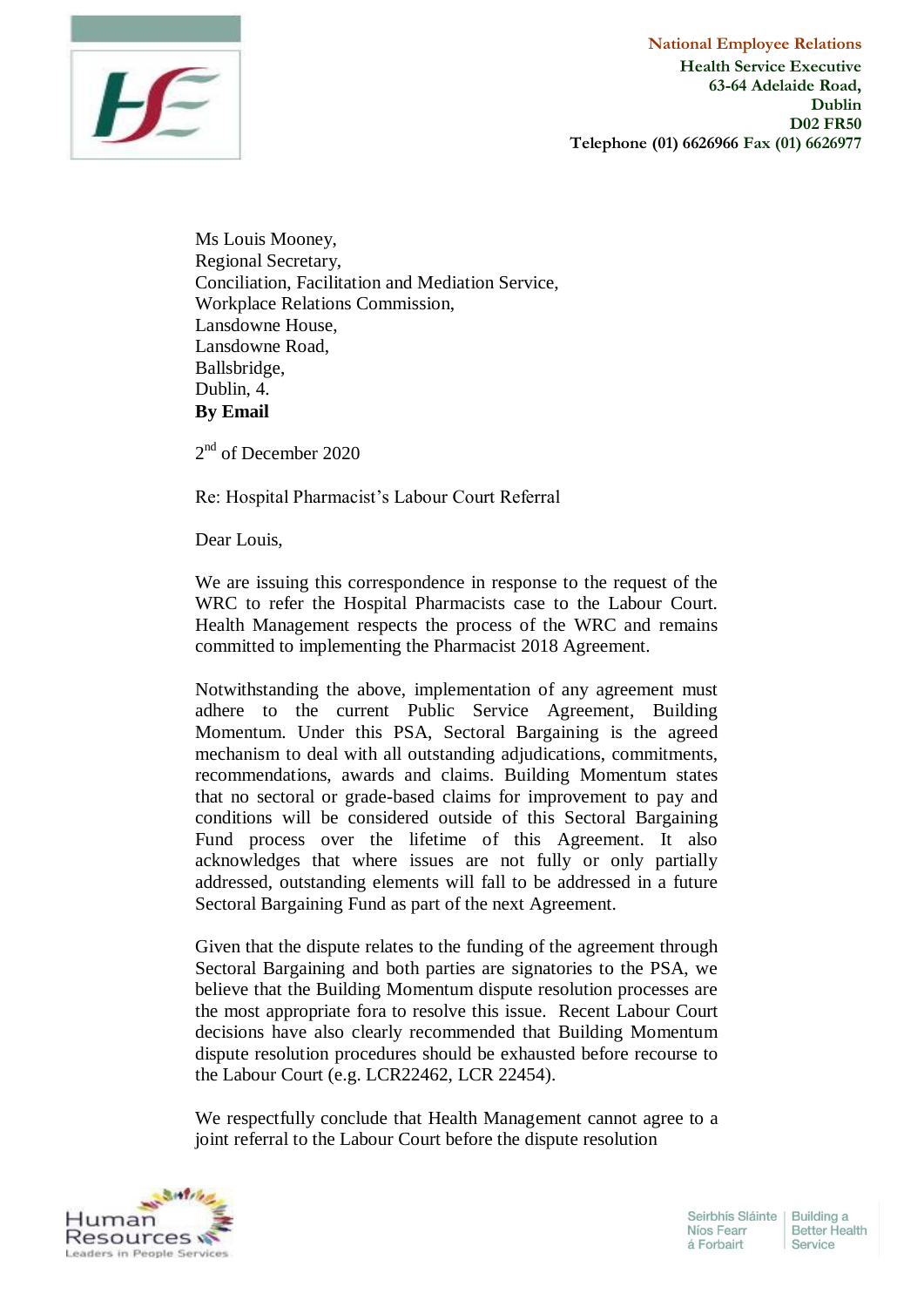mechanisms agreed by the parties to Building Momentum are exhausted.

Yours sincerely

Morgan Aolen

Morgan Nolan, National Employee Relations Manager Sarah O'Boyle, Department of Health John Delamere, HSE Eamon Donnelley, Forsa Catherine Keogh, Forsa